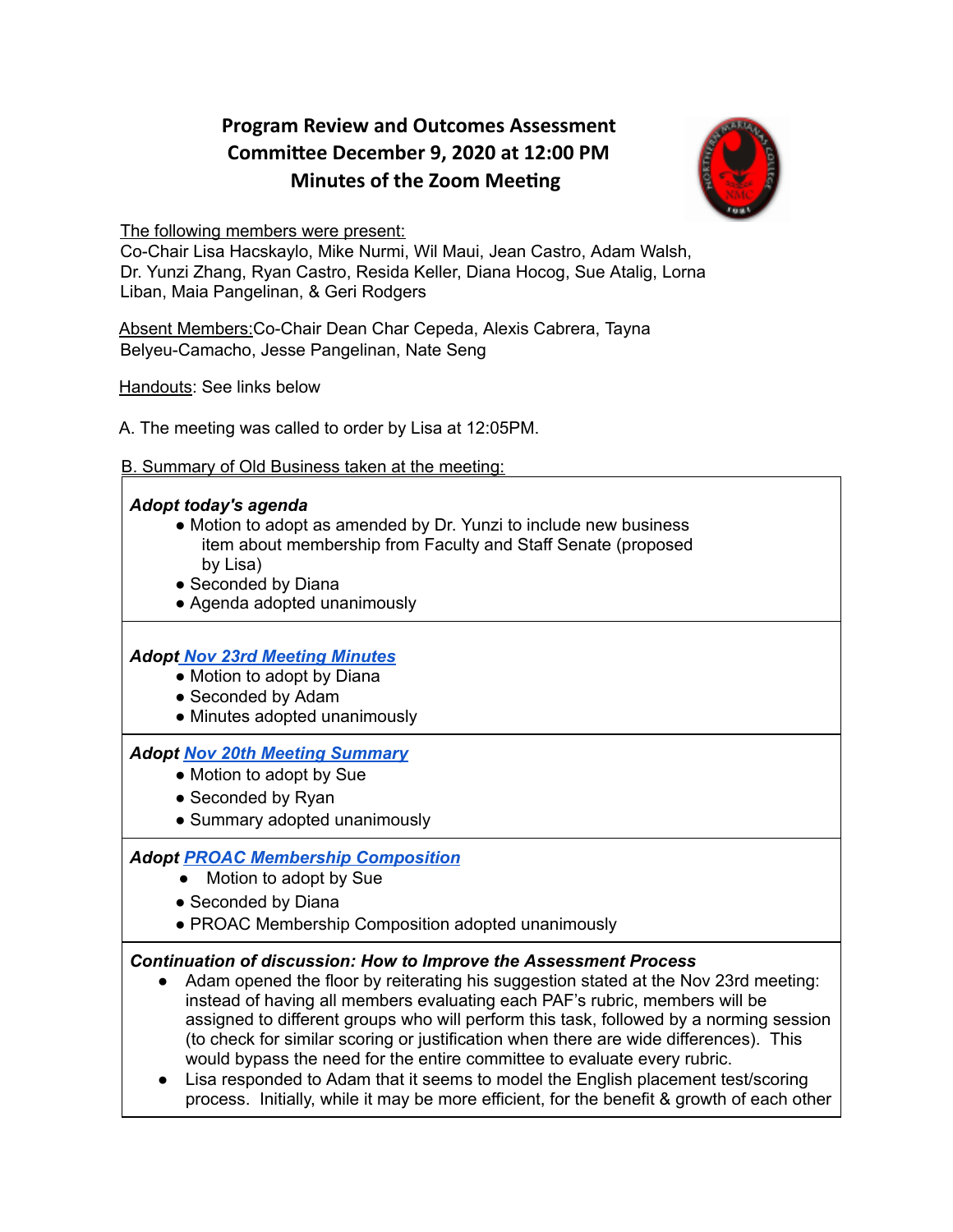in the group, the entire committee would likely continue giving input for each PAF's rubrics. However, the way in which we do it can be tweaked; it may not need the whole committee's approval.

- Lisa posed a question to Mike asking if he agreed with using the English placement test model for evaluating rubrics.
- Mike stated that he wouldn't use the norming session from the English Placement Test as a model because it didn't work out too well, from his recollection.
- Adam stated that the current process of evaluating needs to be streamlined since the future work will likely be heavier when more programs submit PAFs. He expressed that he doesn't know how much more time he or others can commit to committee work.
- Lisa agreed that it would be beneficial to work in groups, with a smaller number of PAFs. She also commented again that there is consideration for faculty members on PROAC to be credited for 2 committees (instead of one) due to the heavy workload. Nothing official has been confirmed or announced by Dean Char.
- Geri underscored Adam's concern about the volume of work, stating there were 34 PAF submissions this fall, with 10 that were deemed acceptable, but 24 that needed revisions. There were also 6 programs that did not submit their PAF, which would bring the count to 40 programs that PROAC would have to review, if everyone submitted the PAF on time.
- Lisa commented that as we build capacity, programs in the future will likely submit PAFs that will make the mark. Therefore, the review work will not be quite as extensive.
- Adam raised the concern that even though he enjoys doing the work, the pace at which we are currently working (with the three separate 8-hour sessions) is simply unsustainable. Something drastic needs to happen to streamline the work.
- Dr. Yunzi shared that the efficiency of the 8-hour sessions was not ideal. It was a struggle to fully give her attention during the last 4 hours of the day.
- Diana shared the same sentiments as Dr. Yunzi about the 8-hour work day.
- Lisa stated that Guam Community College meets weekly to tackle the work on a regular basis.
- She asked how members would feel about a 4-hour meeting.
- Adam stated that reducing the number from 8 to 4 hours does not solve the problem of resources and manpower. He suggested being more efficient with the time we have outside of meetings so that we can be efficient when we come together during our meetings.
- Lisa stated that during the first two work days, teams were given time to work during the mornings to work together, but then at the latest session, teams found time before the work session to evaluate PAFs. She asked for clarification about Adam's norming sessions and group work. Adam provided the clarification.
- Geri added that she is in agreement with having the norming sessions, with teams evaluating the PAFs since the committee was generally in agreement with the scoring and explanation of the lead team that presented.
- Adam added that the committee could randomly choose one PAF and present the rubrics to the entire committee to ensure that the norming was being done properly. This would replace the presentation of *every* rubric for every PAF.
- Lisa shared that the co-chairs of PROAC will want to be involved in the sessions to ensure continuity in rubric evaluations. Lisa asked Adam if the team work would occur outside of PROAC meeting time.
- Adam described how the team he was on collaborated via email.